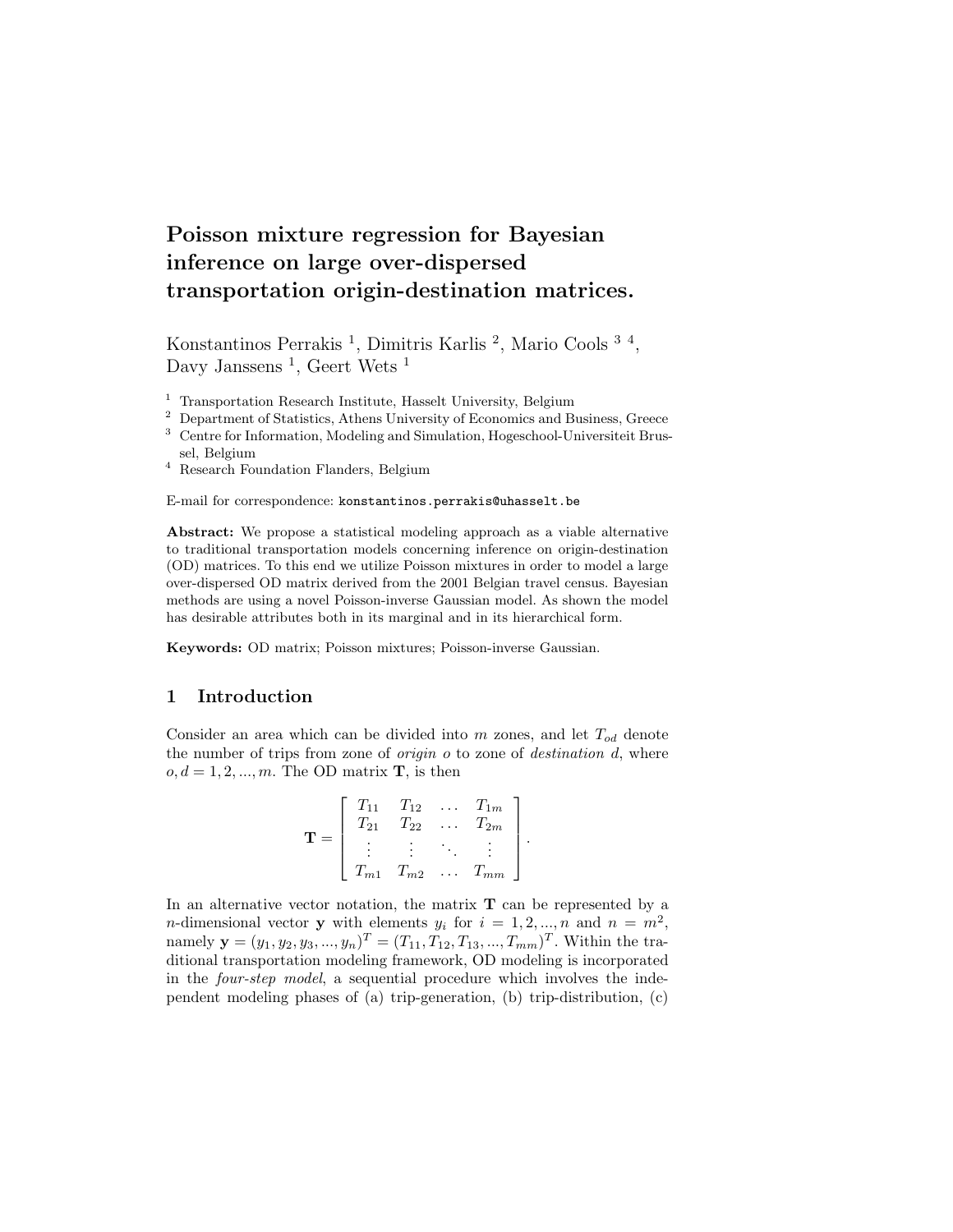#### 2 Bayesian inference for OD matrices

modal-split and (d) traffic-assignment. OD estimation depends on step (a) and is handled in step (b). Modeling procedures within step (b) include growth-factor, gravity, intervening-opportunities and direct-demand modeling approaches (see e.g. Ortúzar and Willumsen, 2001). The development of these models, historically, depended to a large degree on the availability of OD data which for most cases usually originated from travel surveys. Collecting travel survey data has clear financial advantages – in comparison to travel census studies for instance – but it also has its cost in terms of delivering OD matrices which are subjected to considerable error-producing problems (see e.g. Stopher and Greaves, 2007) and perhaps it is the main reason for the relative absence of purely statistical approaches within the field. The purpose of our research is to investigate the OD modeling problem for cases where reliable historical travel-demand information is available from travel census studies with main aim to demonstrate how traditional travel-demand modeling can be potentially replaced by statistical modeling approaches. Some of the merits of this approach have been presented in Perrakis et al. (2012).

#### 2 Data

The OD matrix handled in this paper was derived from the 2001 Belgian travel census study and contains information about the departure and arrival locations for work and school related trips of the approximately 10 million Belgian residents. The application area is not the entire country of Belgium, but the northern, Dutch-speaking region of Flanders which roughly accounts for 60% of the total population and 44% of the country's surface area. The analysis is for the 308 Flemish municipalities and the resulting OD matrix contains 94864 cells. The explanatory variables are six dummy variables and twelve covariates. The set of covariates includes variables such as employment ratio, population density, relative length of road networks, distance etc. Due to the particularity of the OD problem some of the covariates are used in pairs, i.e. twice, one time for origin-zones and one time for the destination-zones. This results to a total set of 25 explanatory variables.

## 3 Poisson mixture models

With Poisson mixture models we assume that the OD flows  $y_i$  are i.i.d. Poisson realizations and that the rate of the Poisson distribution is  $\lambda_i =$  $\mu_i u_i$  for  $i = 1, 2, ..., n$ , where  $\mu_i$  is the part which is related to the vector of  $p+1$  unknown parameters  $\beta = (\beta_0, \beta_1, ..., \beta_p)^T$  and the set of explanatory variables  $\mathbf{x}_i = (x_{i0}, x_{i1}, ..., x_{ip})^T$  through the log-link function  $\log \mu_i =$  $\beta^T \mathbf{x}_i$ , and  $u_i$  is a random component – interpreted as a multiplicative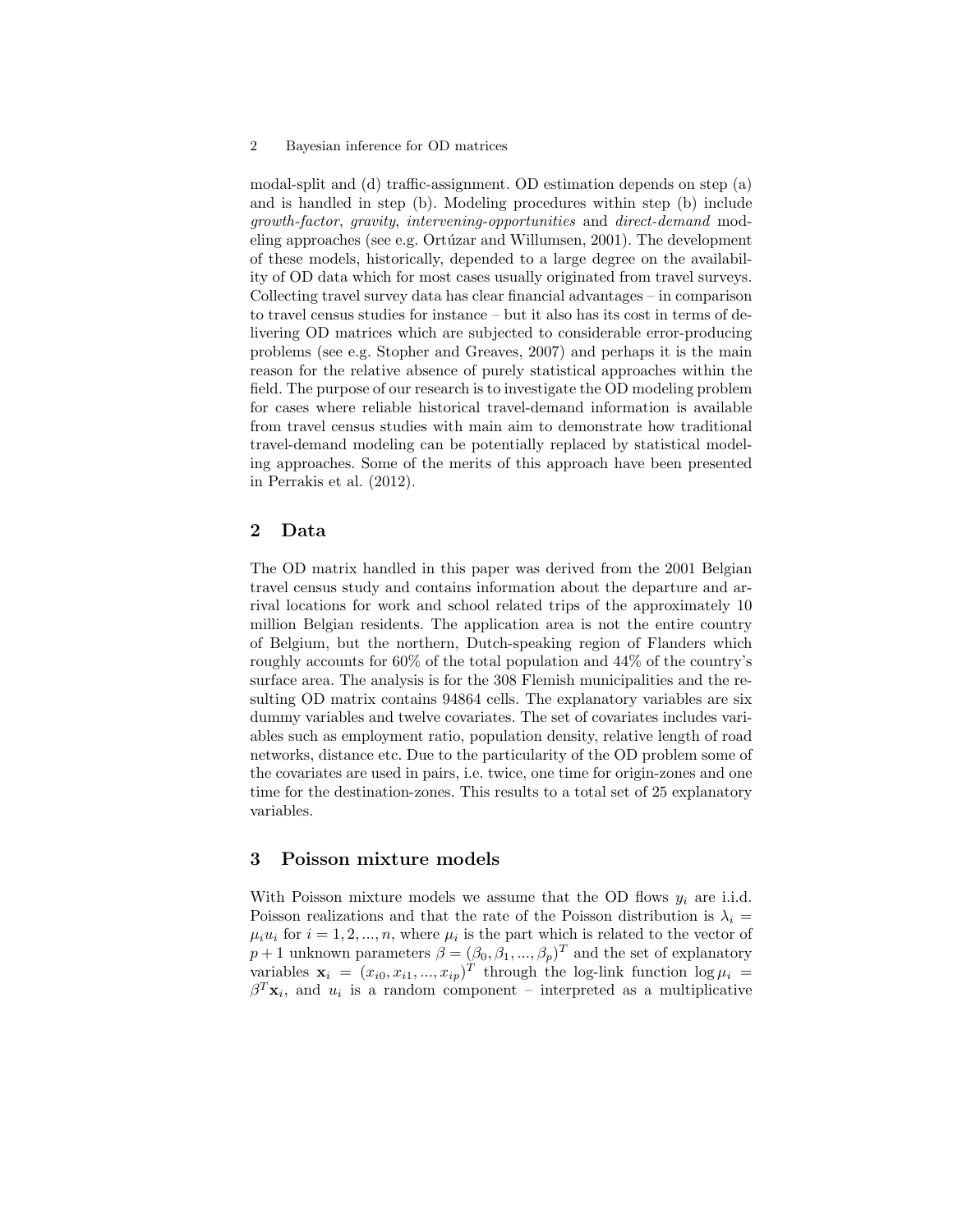random effect – which is attributed with a density  $q_1(u_i)$ . The Poisson mixture modeling formulation is summarized as follows

$$
y_i \sim Pois(\lambda_i)
$$
, with  $\lambda_i = \mu_i u_i$  and  
\n $\mu_i = e^{\beta^T \mathbf{x}_i}$ ,  
\n $u_i \sim g_1(u_i)$  and  $E(u_i) = 1$ .

The density  $g_1$  is known as the mixing density. Alternatively, from a generalized linear mixed model (GLMM) perspective the above model can be expressed as

$$
y_i \sim Pois(\lambda_i)
$$
 with  $log \lambda_i = \beta^T \mathbf{x}_i + \varepsilon_i$ ,  
\n $\varepsilon_i \sim g_2(\varepsilon_i)$  and  $E(\varepsilon_i) = 0$ ,

where  $\varepsilon_i$  is an additive random error term, namely an observation random effect or random intercept as it is most commonly known. The Poisson likelihood is the conditional likelihood given the unobserved random effect vector  $\mathbf{u} = (u_1, u_2, ..., u_n)^T$ . Integration over **u** results to the marginal vector  $\mathbf{u} = (u_1, u_2, ..., u_n)^T$ . Integration over  $\mathbf{u}$  results to the marginal sampling likelihood, i.e.  $p(\mathbf{y}) = \int p(\mathbf{y}|\mu, \mathbf{u})g_1(\mathbf{u})d\mathbf{u}$ . The two formulations are equivalent but the resulting intercept estimates and the interpretations of marginal means are different due to the identifiability constraints (Lee and Nelder, 2004). From a Bayesian perspective the models are also referred to as hierarchical Poisson models since the mixing density is actually a firstlevel prior distribution.

In particular we investigate the performance of the Poisson-gamma (PG), Poisson-lognormal (PLN) and Poisson-inverse Gaussian (PIG) models in their multiplicative random effect form. The PG model is the most frequently used Poisson mixture model due to the property that the resulting marginal likelihood is a negative binomial distribution (see e.g. Lawless, 1987). The PLN is the predominant alternative mainly due to its distinct historical development as a GLMM based on the assumption that  $q_2$  is a normal distribution. The density  $g_1$  is lognormal, consequently. In this paper emphasis is placed on the PIG model which is the less known and less used model among the three. Despite the fact that the theoretical properties of this model have been thoroughly explored (e.g. Dean et al., 1989), the PIG model has started only recently to be considered as a competing alternative to the PG and PLN models in frequentist studies (e.g. Nikoloulopoulos and Karlis 2008). To the knowledge of the authors this is a first Bayesian application of the model.

As shown, in terms of marginal fitting the PIG model is much easier to handle than the PLN model since the marginal PIG distribution has a closed-form expression. As further shown, in terms of hierarchical fitting the PIG model is actually the easiest to handle among all three models since both full conditionals for the dispersion parameter and random effect parameter-vector are of known form, namely gamma and generalized inverse Gaussian (GIG) distributions. In our case the size of the OD dataset is almost prohibitive for any direct hierarchical fitting attempt. Therefore,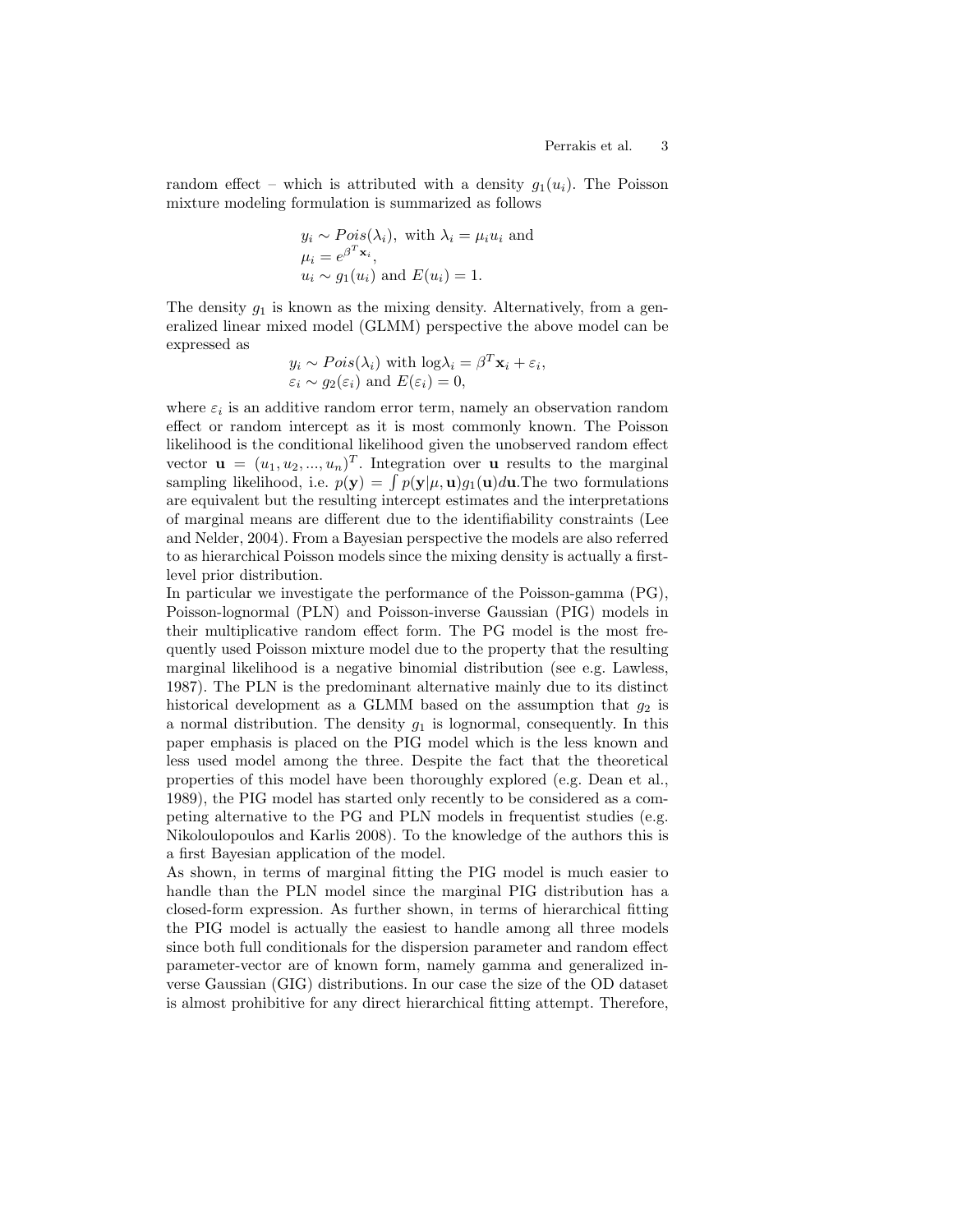#### 4 Bayesian inference for OD matrices

the parameters of scientific interest are estimated through the marginal forms of the three models. Predictive inference on the other hand is based on the hierarchical structures. As illustrated, this is easily achievable with the PG and PIG models, which have conjugate distributions for the random effects, but it is not straightforward for the PLN model.

A Metropolis-Hastings (M-H) algorithm is employed on the marginal forms of all three models for sampling the regression and dispersion parameters. In particular, independence-chain M-H is used with a multivariate normal proposal for the regression vector and a gamma proposal for the dispersion parameter of each model centered at the ML estimates. Runtime for the PLN model was considerably longer due to numerical integration for calculation of probabilities from the PLN distribution.

#### 4 Results

Posterior estimates for the parameters of scientific interest (not presented here) reveal that all regression parameters have statistically significant effects. Interestingly, the posterior means of the PLN and PIG models are closer, especially for the intercept estimate. Model comparison is based on Bayesian versions of AIC and BIC as well as marginal and hierarchical (only for the PG and PIG models) DIC. Results are summarized in Table 1. Marginally, all three criteria give more support to both the PLN and PIG models over the PG model which also explains why the posterior means for the two models are more similar. This result is partially anticipated since the PLN and PIG allow for longer tails and are in theory more appropriate for cases of highly positive-skewed count data (Willmot, 1990). Furthermore, all three criteria favour the PIG marginal likelihood more than the PLN marginal likelihood, indicating that the PIG distribution is the most appropriate marginal sampling distribution.

| Criterion         | <b>PG</b> | <b>PLN</b> | <b>PIG</b> |
|-------------------|-----------|------------|------------|
| AIC               | 281519.2  | 279386.9   | 278469.1   |
| BIC.              | 281774.6  | 279642.3   | 278724.5   |
| DIC (marginal)    | 281492.2  | 279362.4   | 278442.2   |
| DIC (hierachical) | 224141.4  |            | 224146.1   |

TABLE 1. The values of AIC, BIC, marginal and hierarchical DIC for the three models.

Based on the hierarchical DIC values, distinguishing a "better" hierarchical model is not as clear as with the marginal models. The value of the PG model is just slightly lower than the corresponding value of the PIG model, therefore a solid conclusion cannot be drawn regarding which model